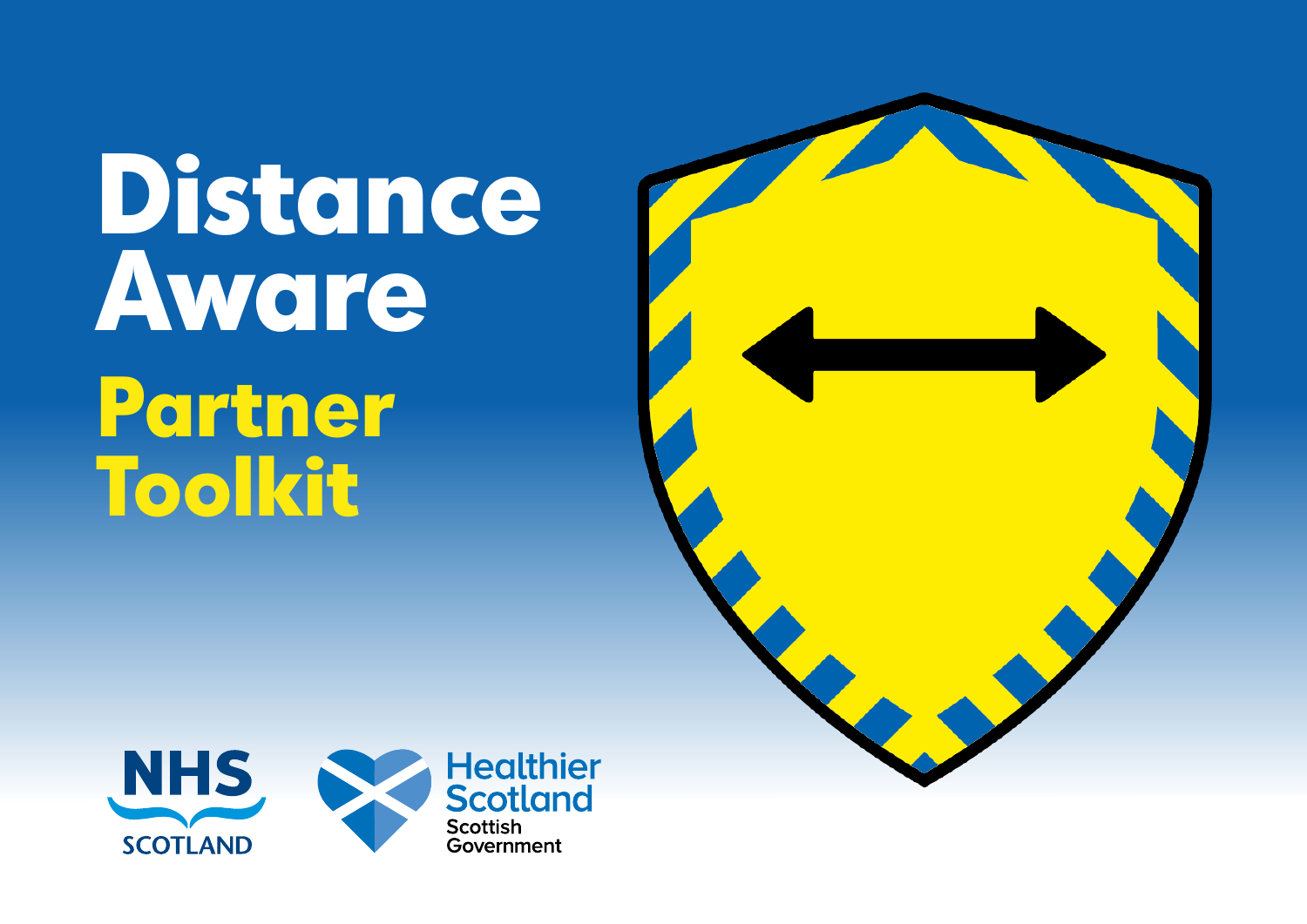

## **What is Distance Aware?**

**[Distance Aware](www.gov.scot/distanceaware) is a scheme being rolled out across Scotland to prompt people to respect the space of others where possible.** 

The scheme, developed by the Bevan Commission and endorsed by the Scottish Government, offers people an easily recognisable shield symbol which can be worn to signify to others that they'd appreciate some extra distance and care around them.

The scheme is open to everyone in Scotland who would like extra space or care around them, for whatever reason.

Free badges and lanyards featuring the Distance Aware shield are now available for individuals to collect in libraries across Scotland. Badges are also available in ASDA stores and can be ordered online through participating charities. Details of these can be found at **[www.gov.scot/distanceaware](http://www.gov.scot/distanceaware)**

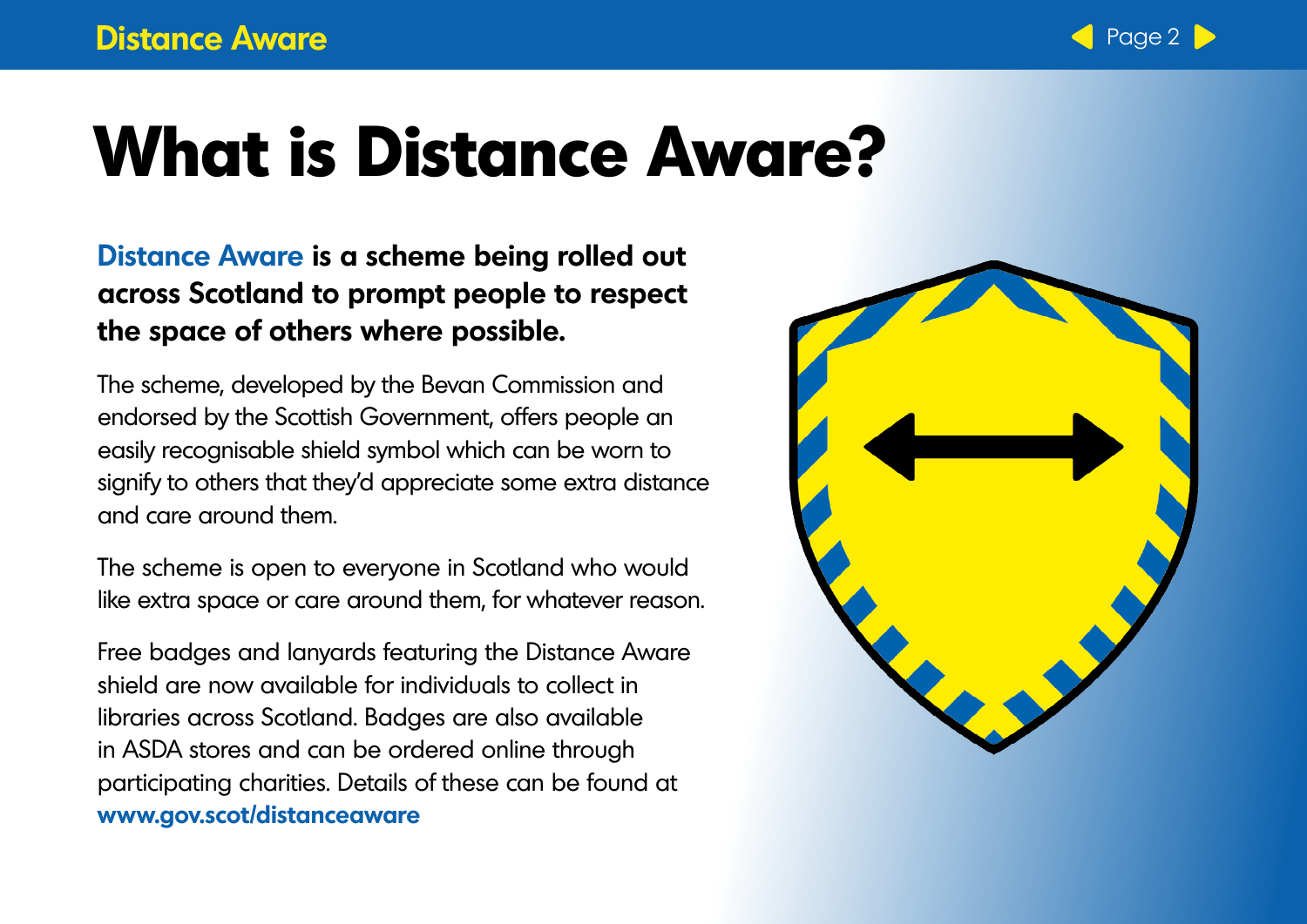

## **Why is it being introduced?**

**Physical distancing has been an effective way of reducing an individual's risk of contracting COVID-19 and maintaining distance from others has been part of the Scottish Government's toolkit of protective measures during the pandemic.** 

Those living with health conditions, or those worried about contracting the virus for whatever reason, may be more worried about interacting with others in public settings such as shops, supermarkets, leisure or cultural venues, on public transport, and, in the workplace.

The shield symbol can be worn by anyone who would appreciate distance and consideration from others. It is not designed to identify those who have been shielding or who are at higher risk.

The purpose of the scheme is to encourage the public to be more aware and considerate of others, and give those who are more worried the confidence that those around them will give them additional space.

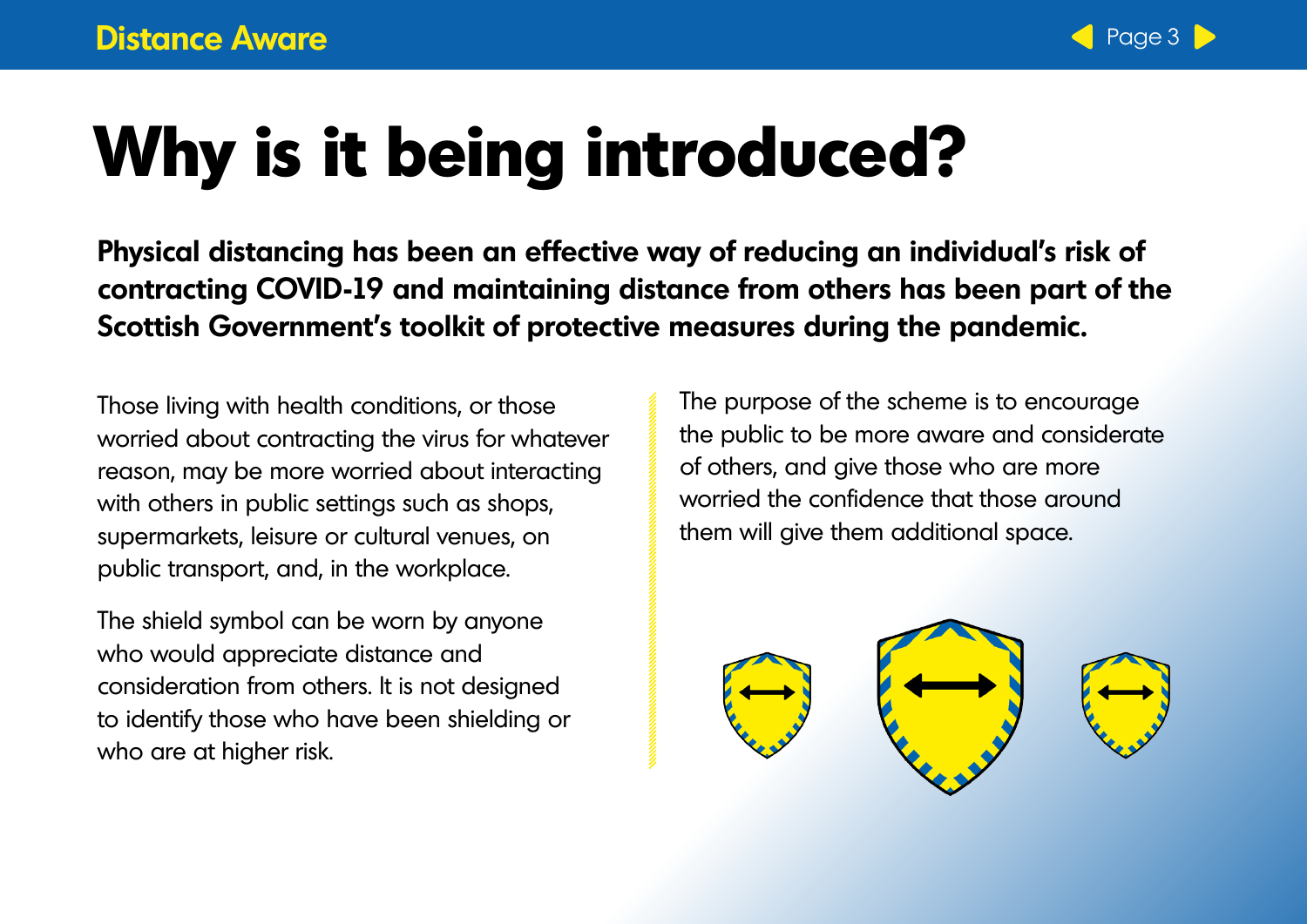

## **Our ask**

**We are asking businesses and organisations to help with the promotion of the Distance Aware initiative to provide reassurance to those wishing to wear the symbol, and to raise awareness of the scheme and what the symbol means more widely to their staff, members or customers.**



There are a number of ways in which you can participate:

- **Display posters** in your organisation or premises – digital versions can be downloaded **[here](https://www.dropbox.com/sh/o5mk7xbuuk0xb8r/AACns_hy0NybBQYLBvY0U_YZa?dl=0)** which can be tailored with your company logo.
- **Share information and imagery from the**   $\blacktriangleright$ **campaign** on your social media channels – social media assets and example posts can be downloaded **[here](https://www.dropbox.com/sh/o5mk7xbuuk0xb8r/AACns_hy0NybBQYLBvY0U_YZa?dl=0)**.
	- **Encourage** your staff or those that support your organisation to share the **#BeDistanceAware**  hashtag.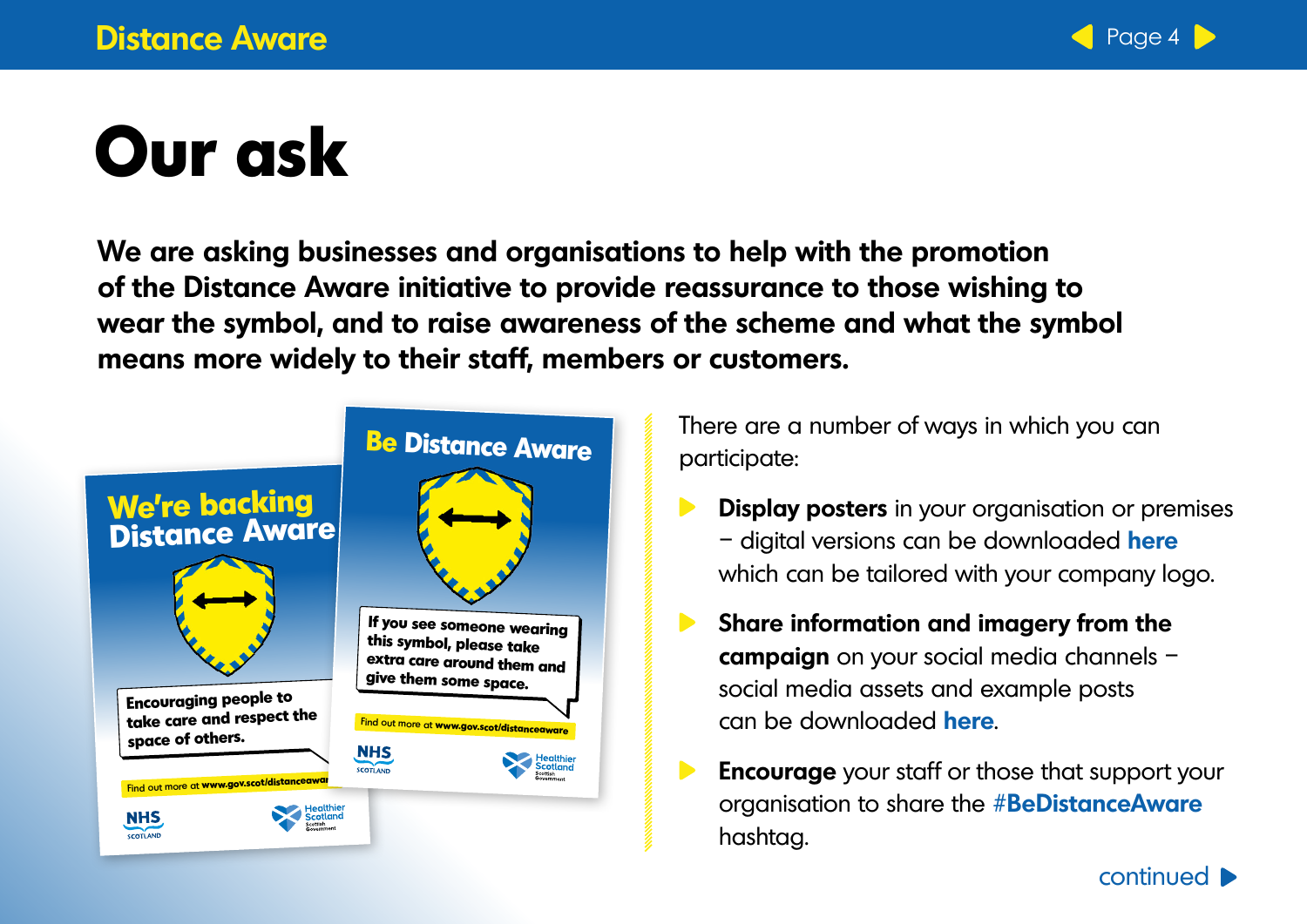

- $\blacktriangleright$ **Share information on your website** or through email communications with your audience – a example article is provided on page 7.
- **Encourage workplace or member discussions** about what Distance Aware means and how it can be promoted and understood within your business or organisation. Employers and trade unions can arrange discussions with employees or members to get ideas and highlight how staff can get involved with the scheme.
- **Purchase** badges, lanyards, or any items with the symbol for your staff, members or customers and you can also adapt with your own logo or messages.

**Talk** to staff, members or customers who may benefit from the scheme, making lanyards or badges available if appropriate.

Every share of information on Distance Aware will help reassure and support those who are more worried about getting back to doing day to day things.

It will send an ongoing message that we remember that there are some people who may still be worried and who would appreciate more space and care around them as we all work to get back to a more normal way of life.



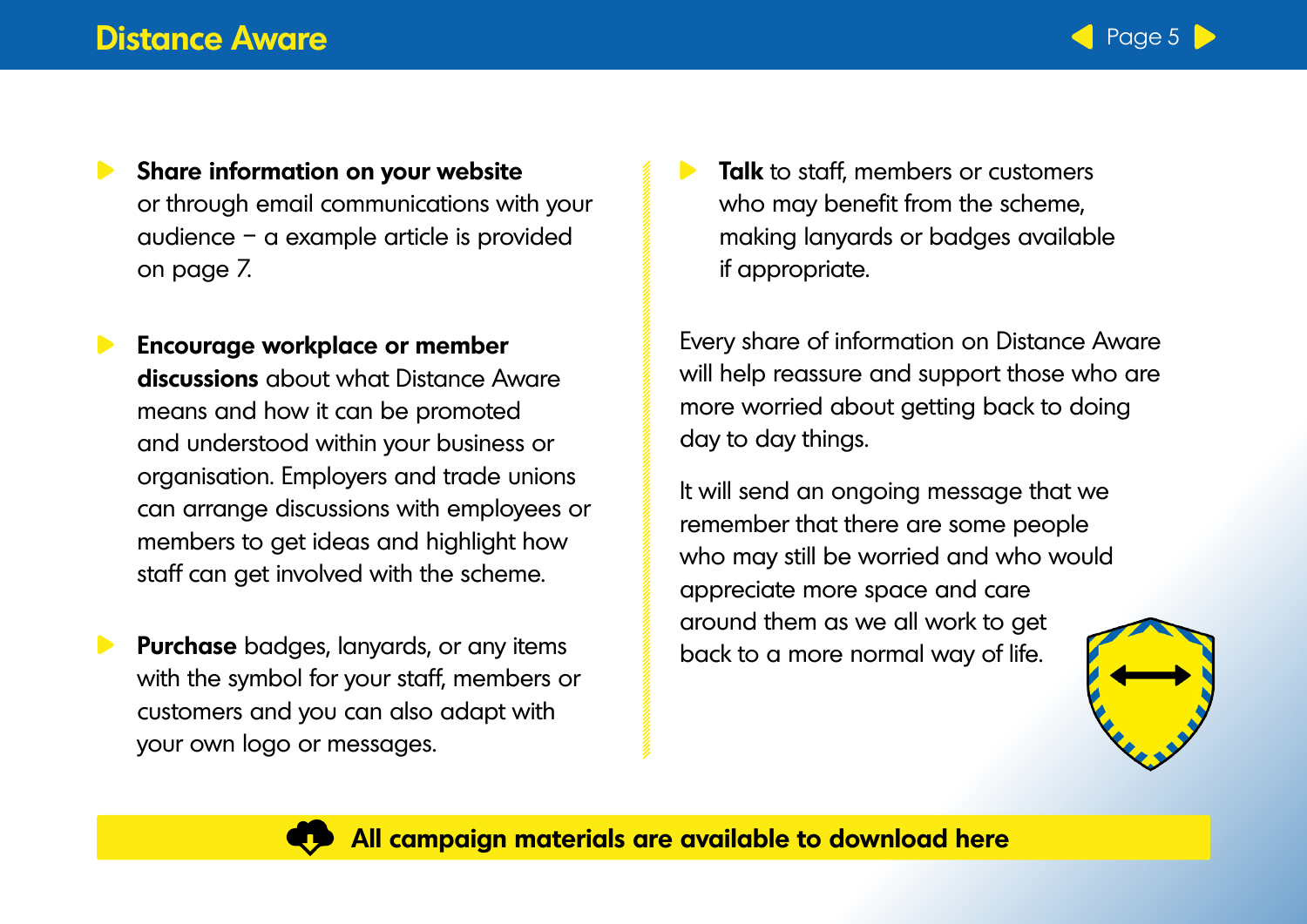

### **Social media posts**

- We're proud to be supporting the Distance Aware scheme, encouraging people to give more space when they see this symbol. **#BeDistanceAware**
- If you see someone wearing this symbol, please give them some space. **#BeDistanceAware**
- As we adapt to living with COVID-19, please **#BeDistanceAware** and respect the space of those wearing this symbol.
- When you see someone wearing the Distance Aware symbol, consider giving them a bit more space or care. **#BeDistanceAware**
- Respect the space of others when they're out and about. **#BeDistanceAware**
- A Distance Aware badge or lanyard shows others you need more space or care. If you feel more comfortable when you have more room, pick yours up today. You can find out more at **gov.scot/distanceaware #BeDistanceAware**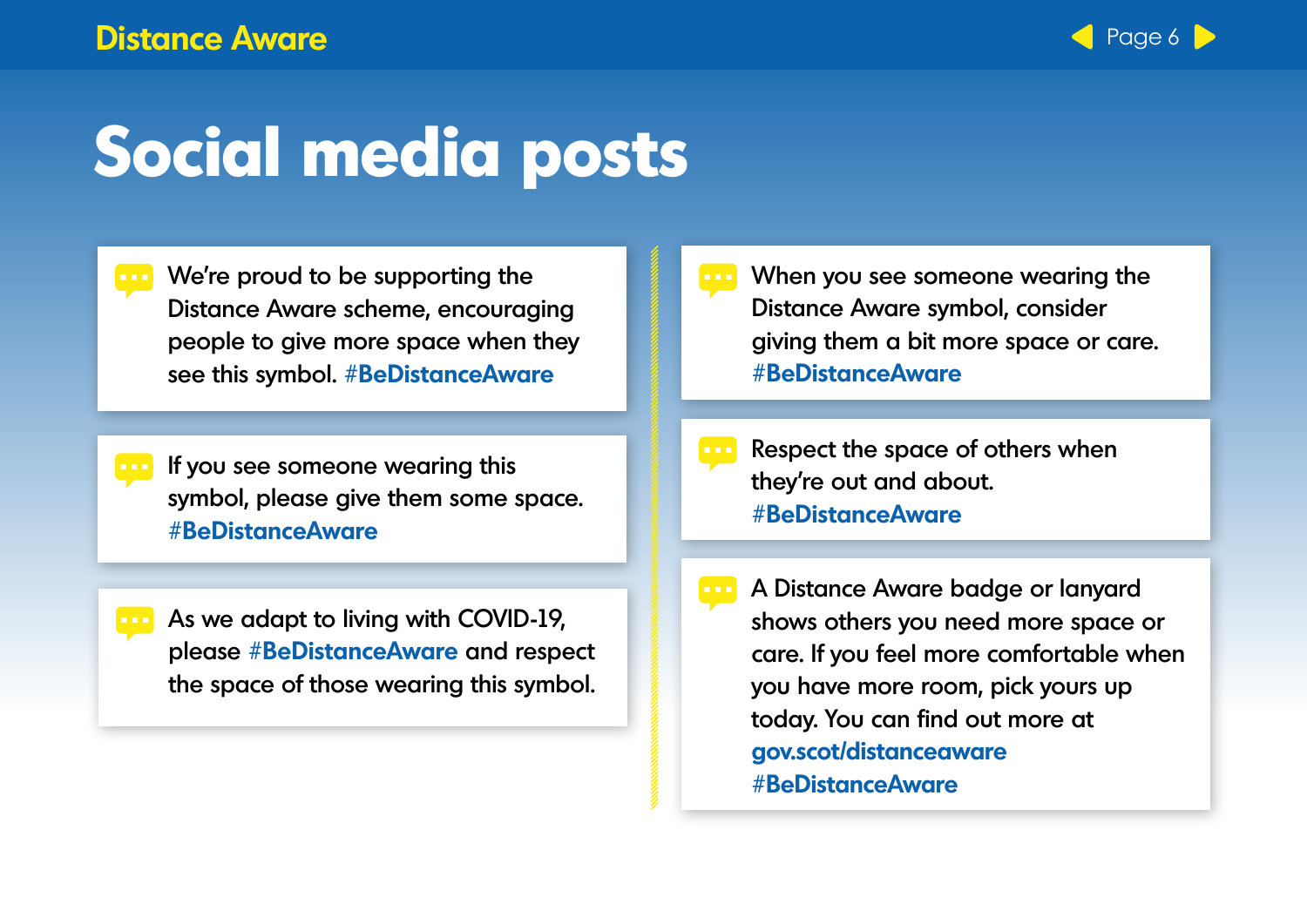#### **Distance Aware 2008 and 2009 and 2009 and 2009 and 2009 and 2009 and 2009 and 2009 and 2009 and 2009 and 2009 and 2009 and 2009 and 2009 and 2009 and 2009 and 2009 and 2009 and 2009 and 2009 and 2009 and 2009 and 2009 and**

## **Example article**

#### Be Distance Aware

**A new initiative has launched in Scotland to encourage people to respect the space of others when they're out and about.**

The Distance Aware scheme offers everyone who would feel more comfortable when they have more room, the chance to wear an easily recognisable symbol to show others they need space and care.

The polite prompt is designed to support those who are worried about being in public places, for whatever reason, and help them

feel more confident when going about their daily life.

Free lanyards and badges featuring the Distance Aware shield are available from libraries across the country, with badges also free to pick up in ASDA stores or online from participating charities, free or for a small donation.

We can all play our part as we adapt to living with COVID-19. To find out more, visit **www.gov.scot/distanceaware**